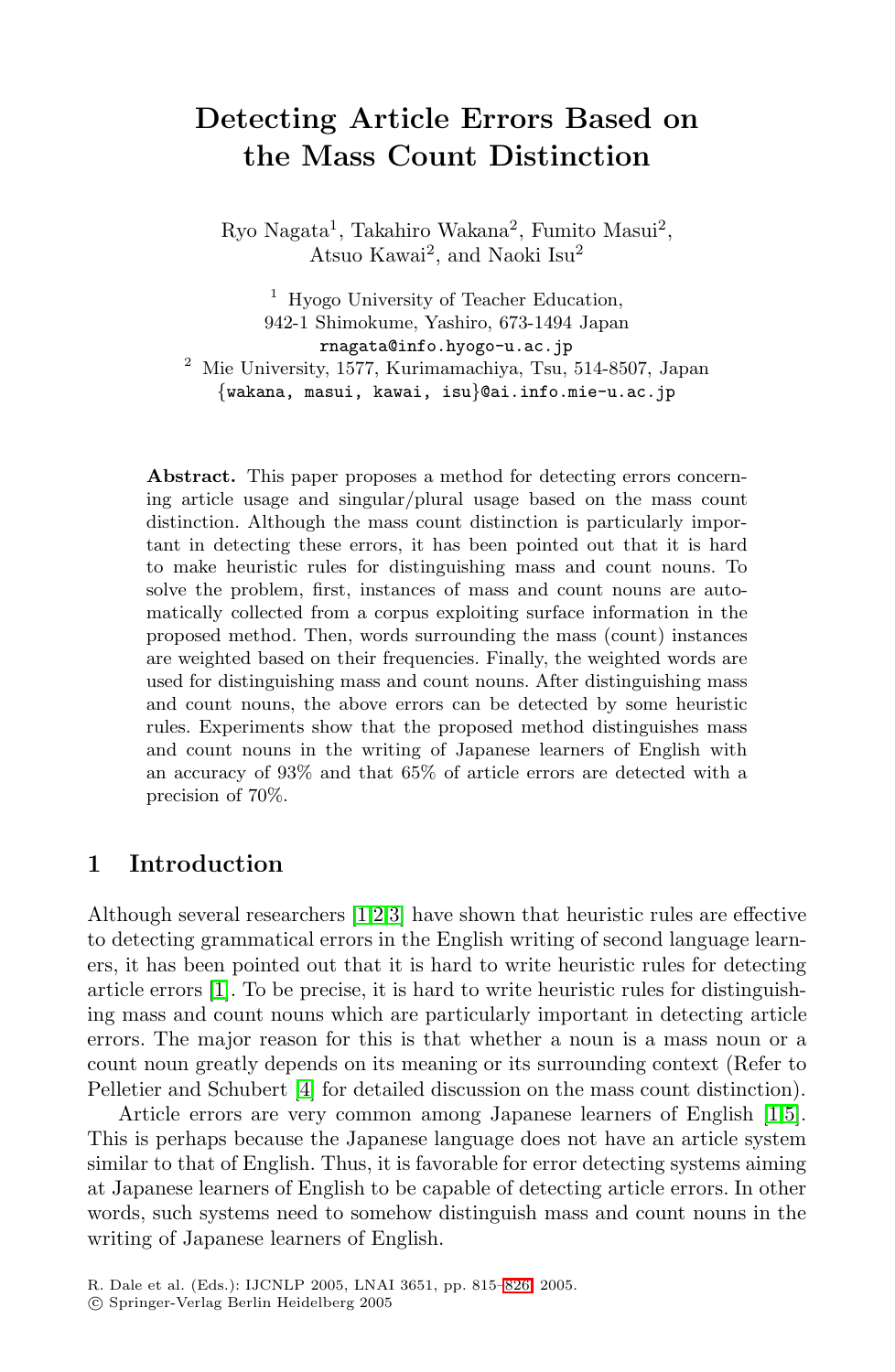In view of this background, we propose a method for automatically distinguishing mass and count nouns in context to complement the conventional heuristic rules for detecting grammatical errors. In this method, mass and count nouns are distinguished by words surrounding the target noun. Words surrounding the target noun are collected from a corpus and weighted based on their occurrences. The weighted words are used for distinguishing mass and count nouns in detecting article errors.

Given the mass count distinction, errors concerning singular/plural usage, which are also common in the writing of Japanese learners of English, can be detected as well as article errors. For example, given that the noun information is a mass noun, informations can be detected as an error. Considering this, we include errors concerning singular/plural usage in the target errors of this paper. Hereafter, to keep the notation simple, the target  $\arccos<sup>1</sup>$  $\arccos<sup>1</sup>$  $\arccos<sup>1</sup>$  will be referred to as article errors.

The next section describes related work on distinguishing mass and count nouns. Section [3](#page-2-0) proposes the method for automatically distinguishing mass and count nouns. Section [4](#page-6-0) describes heuristic rules for detecting article errors based on the mass count distinction given by the proposed method. Section [5](#page-7-0) discusses results of experiments conducted to evaluate the proposed method.

# **2 Related Work**

Several researchers have proposed methods for distinguishing mass and count nouns in the past. Allan [\[6\]](#page-11-1) has presented an approach to distinguishing nouns that are used only as either mass or count based on countability environments. This distinction is called countability preferences. Baldwin and Bond [\[7](#page-11-2)[,8\]](#page-11-3) have proposed several methods for learning the countability preferences from corpora[2](#page-1-1). Bond and Vatikitis-Bateson [\[9\]](#page-11-4) have shown that nouns' countability can be predicted using an ontology<sup>[3](#page-1-2)</sup>. O'Hara et al. [\[10\]](#page-11-5) have proposed a method for classifying mass and count nouns based on semantic information (Cyc ontological types [\[11\]](#page-11-6)).

Unfortunately, it is difficult to apply the above methods to complement the conventional heuristic rules for detecting grammatical errors. The methods [\[6,](#page-11-1)[7](#page-11-2)[,8](#page-11-3)[,9\]](#page-11-4) are not enough for the purpose, because the majority of nouns can be used as both mass and count depending on the surrounding context [\[12\]](#page-11-7). The methods [\[9](#page-11-4)[,10\]](#page-11-5) cannot be readily applicable to the purpose because they work only when semantic information on nouns is given. It would be difficult to extract semantic information from nouns in the writing of learners of English.

 $^{\rm 1}$  The details of the target errors are shown in Sect. [4.](#page-6-0)

<span id="page-1-0"></span> $^{\rm 2}$  They define four way countability preferences: fully countable, uncountable, bipartite, and plural only.

<span id="page-1-2"></span><span id="page-1-1"></span><sup>3</sup> They define five way countability preferences: fully countable, strongly countable, weakly countable, uncountable, and plural only.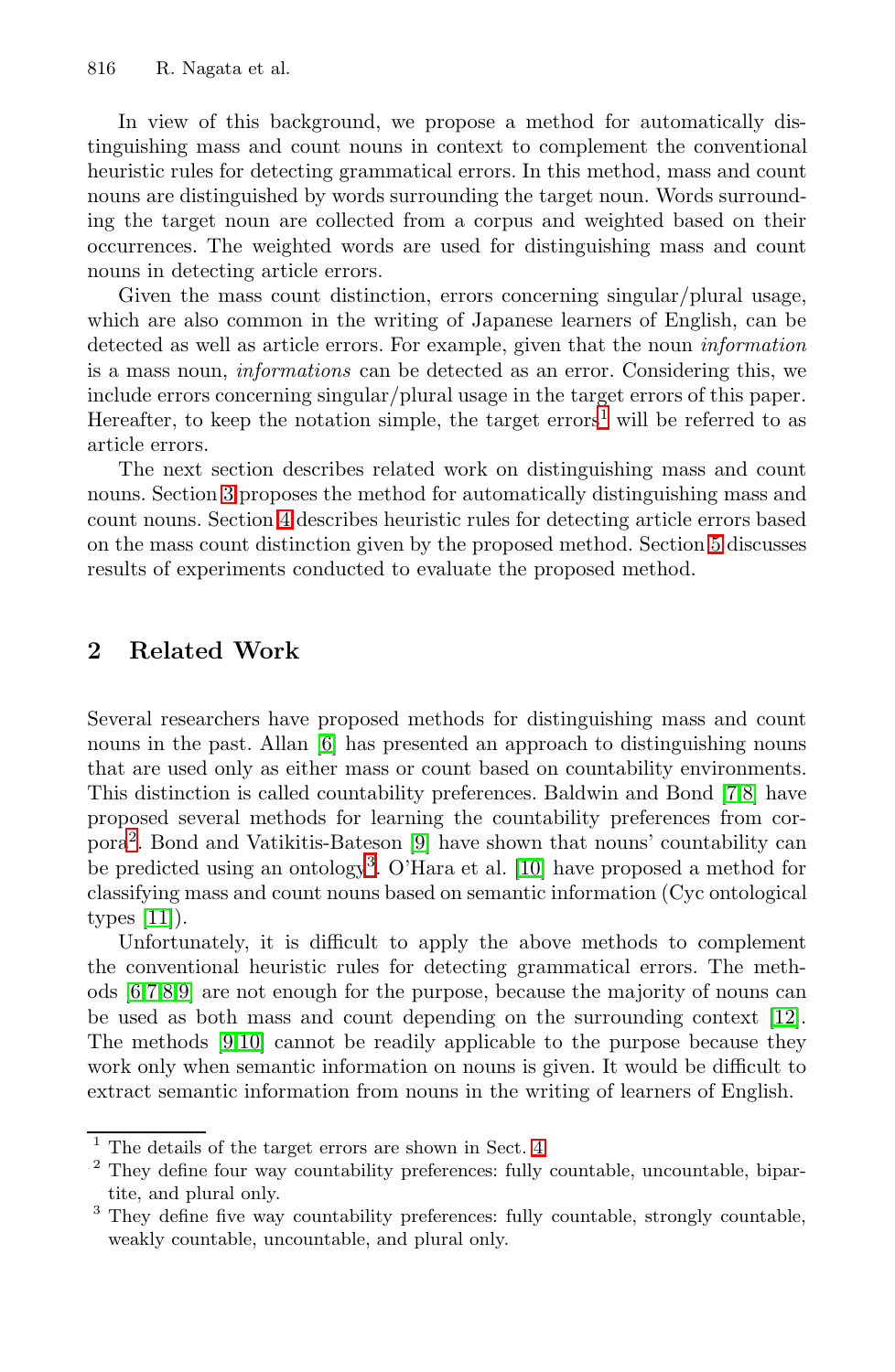## <span id="page-2-0"></span>**3 Distinguishing Mass and Count Nouns**

In the proposed method, decision lists [\[13\]](#page-11-8) are used to distinguish mass and count nouns. Generally, decision lists are learned from a set of manually tagged training data. In the proposed method, however, training data can be automatically generated from a raw corpus.

Section [3.1](#page-2-1) describes how to generate training data. Section [3.2](#page-3-0) describes how to learn decision lists from the training data. Section [3.3](#page-6-1) explains the method for distinguishing mass and count nouns using the decision lists.

#### <span id="page-2-1"></span>**3.1 Generating Training Data**

To generate training data, first, instances of the target noun that head their noun phrase (NP) are collected from a corpus with their surrounding words. This can be simply done by an existing chunker or parser.

Then, the collected instances are tagged with mass or count by tagging rules. For example, the underlined chicken:

*Example 1.*  $\dots$  are a lot of *chickens* in the roost  $\dots$ 

<span id="page-2-3"></span>is tagged as

Example 2. ... are a lot of *chickens/count* in the roost ...

because it is in plural form.

We have made tagging rules based on linguistic knowledge [\[6](#page-11-1)[,14,](#page-11-9)[12\]](#page-11-7). Figure [1](#page-3-1) and Table [1](#page-2-2) represent the tagging rules. Figure [1](#page-3-1) shows the framework of the tagging rules. Eachnode in Fig. [1](#page-3-1) representsa question applied to the instance in question. For example, the root node reads "Is the instance in question plural?". Each leaf represents a result of the classification. For example, if the answer is 'yes' at the root node, the instance in question is tagged with count. Otherwise, the question at the lower node is applied and so on. The tagging rules do not classify instances as mass or count in some cases. These unclassified instances are tagged with the symbol '?'. Unfortunately, they cannot readily be included in training data. For simplicity of implementation, they are excluded from training data.

<span id="page-2-2"></span>

| (a)                           | (b)        | (c)                             |
|-------------------------------|------------|---------------------------------|
| the <i>indefinite</i> article | much       | the definite article            |
| another                       | less       | <i>demonstrative adjectives</i> |
| one                           | enough     | possessive adjectives           |
| each                          | all        | <i>interrogative adjectives</i> |
|                               | sufficient | quantifiers                     |
|                               |            | 's genitives                    |

**Table 1.** Words used in the tagging rules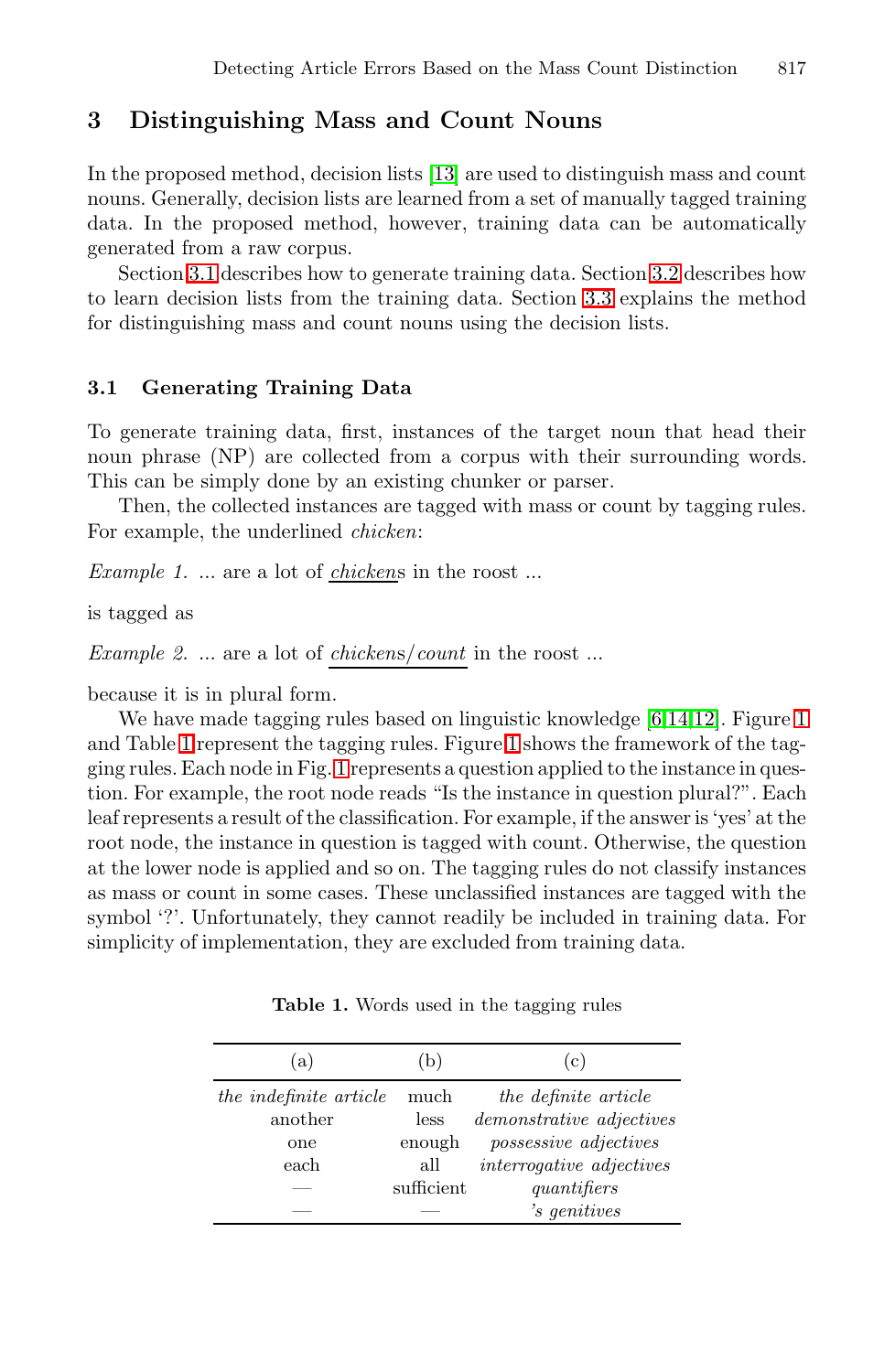

<span id="page-3-1"></span>**Fig. 1.** Framework of the tagging rules

Note that the tagging rules can be used only for distinguishing mass and count nouns in texts containing no errors. They cannot be used in the writing of Japanese learners of English that may contain errors including article errors; they are based on article and the distinction between singular and plural.

Finally, the tagged instances are stored in a file with their surrounding words. Each line in the file consists of one of the tagged instances and its surrounding words as shown in Example [2](#page-2-3). The file is used as training data for learning a decision list.

#### <span id="page-3-0"></span>**3.2 Learning Decision Lists**

A decision list consists of a set of rules that are learned from training data. Each rule matches with the template as follows:

If a condition is true, then a decision. 
$$
(1)
$$

<span id="page-3-2"></span>To define the template in the proposed method, let us have a look at the following two examples:

<span id="page-3-3"></span>Example 3. I read the paper.

Example 4. The paper is made of hemp pulp.

The underlined *papers* in both sentences cannot simply be classified as mass or count by the tagging rules presented in Sect. [3.1](#page-2-1) because both are singular and modified by the definite article. Nevertheless, we can tell that the former is a count noun and that the latter is a mass noun from the contexts. This suggests that the mass count distinction is often determined by words surrounding the target noun. In Example [3](#page-3-2), we can tell that the paper refers to something that can be read from read, and therefore it is a count noun. Likewise, in Example  $\lambda$ , the *paper* refers to a certain substance from *made* and *pulp*, and therefore it is a mass noun.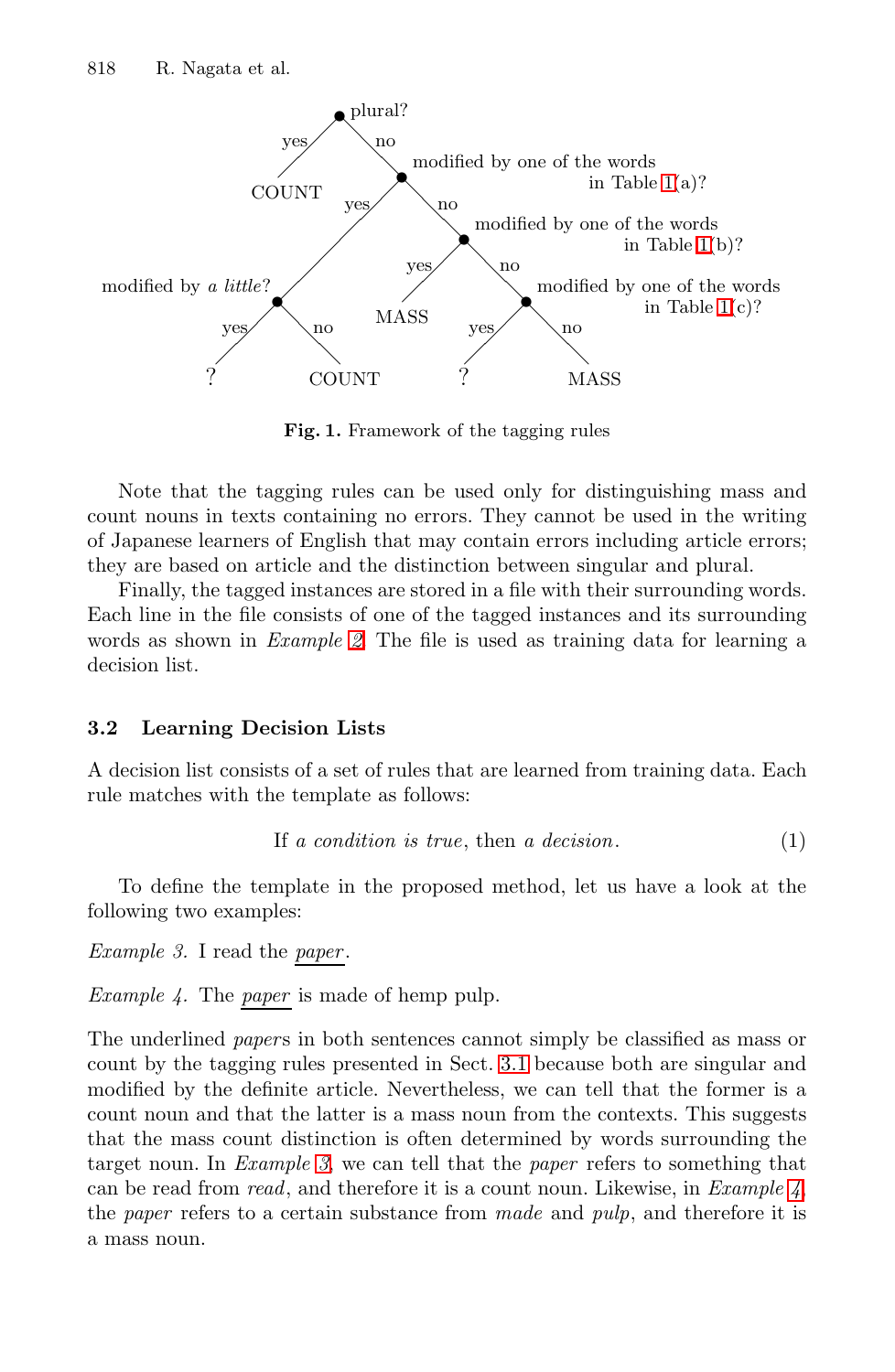Taking this observation into account, we define the template based on words surrounding the target noun. To formalize the template, we will use a random variable MC that takes either mass or count to denote that the target noun is a mass noun or a count noun, respectively. We will also use  $w$  and  $C$  to denote a word and a certain context around the target noun, respectively. We define three types of  $C: np, -k$ , and  $+k$  that denote the contexts consisting of the noun phrase that the target noun heads, k words to the left of the noun phrase, and k words to its right, respectively. Then the template is formalized by

> If a word  $w$  appears in the context  $C$  of the target noun, then the target noun is distinguished as MC.

Hereafter, to keep the notation simple, the template is abbreviated to

$$
w_C \to MC. \tag{2}
$$

Now rules that match with the template can be learned from the training data generated in Sect. [3.1.](#page-2-1) All we need to do is to collect words in C from the training data. Here, the words in Table [1](#page-2-2) are excluded. Also, function words such as pronouns and auxiliary verbs, cardinal and quasi-cardinal numerals, and the target noun are excluded. All words are reduced to their morphological stem and converted entirely to lower case when collected. For example, the following tagged instance:

Example 5. She ate a piece of fried chicken/mass for dinner.

would give a set of rules that match with the template:

Example 6.  
\n
$$
piece_{-3} \rightarrow mass, \quad fry_{np} \rightarrow mass, \quad dinner_{+3} \rightarrow mass
$$

for the target noun *chicken* being mass when  $k = 3$ .

In addition to the above rules, a default rule is defined. It is based on the target noun itself and used when no other confident rules<sup>[4](#page-4-0)</sup> are found in the decision list for the target noun. It is defined by

<span id="page-4-1"></span>
$$
t \to MC_{\text{major}} \tag{3}
$$

where t and  $MC_{\text{major}}$  denote the target noun and the major case of  $MC$  in the training data, respectively. Equation [\(3\)](#page-4-1) reads "If the target noun appears, then it is distinguished as the major case".

The log-likelihood ratio [\[15\]](#page-11-10) decides in which order rules in a decision list are applied to the target noun in novel context. It is defined by

<span id="page-4-2"></span>
$$
log\frac{p(MC|w_C)}{p(\overline{MC}|w_C)}
$$
\n<sup>(4)</sup>

<span id="page-4-0"></span> $^4$  Confidence is given by the log-likelihood ratio, which will be defined by [\(4\)](#page-4-2).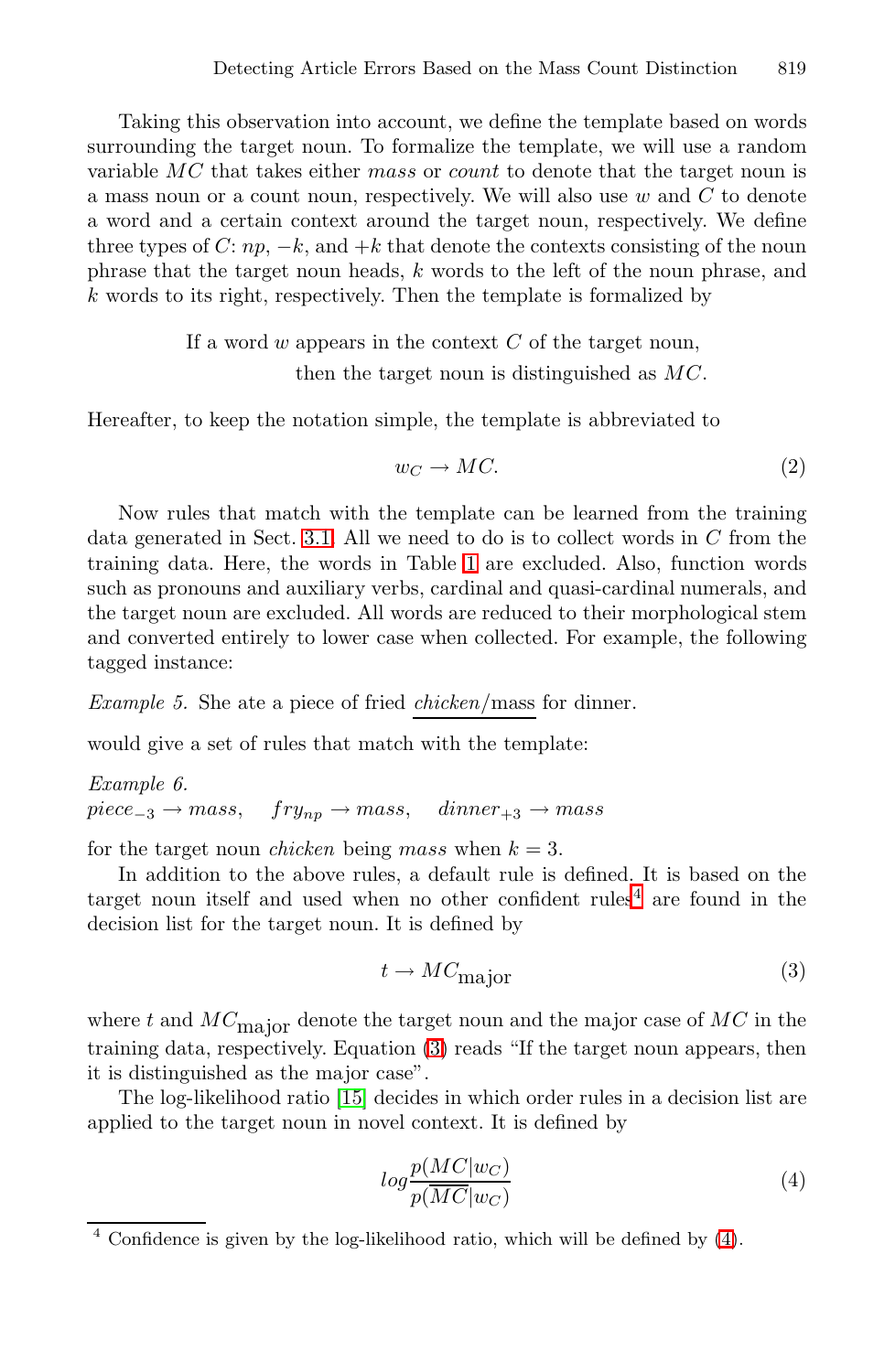where  $\overline{MC}$  is the exclusive event of MC and  $p(MC|w_C)$  is the probability that the target noun is used as  $MC$  when w appears in the context  $C$ . For the default rule, the log-likelihood ratio is defined by

$$
log \frac{p(MC_{\text{major}}|t)}{p(MC_{\text{major}}|t)} \tag{5}
$$

<span id="page-5-0"></span>It is important to exercise some care in estimating  $p(MC|w_C)$ . In principle, we could simply count the number of times that  $w$  appears in the context  $C$  of the target noun used as  $MC$  in the training data. However, this estimate can be unreliable, when  $w$  does not appear often in the context. To solve this problem, using a smoothing parameter  $\alpha$  [\[16\]](#page-11-11),  $p(MC|w_C)$  is estimated by

$$
p(MC|w_C) = \frac{f(w_C, MC) + \alpha}{f(w_C) + m\alpha} \tag{6}
$$

where  $f(w_C)$  and  $f(w_C, MC)$  are occurrences of w appearing in C and those in C of the target noun used as  $MC$ , respectively. The constant m is the number of possible classes, that is,  $m = 2$  (mass or count) in our case, and introduced to satisfy  $p(MC|w_C) + p(\overline{MC}|w_C) = 1$ . In this paper,  $\alpha$  is set to 0.5. Likewise,  $p(MC_{\text{major}}|t)$  is estimated by

$$
p(MC_{\text{major}}|t) = \frac{f(t, MC_{\text{major}}) + \alpha}{f(t) + m\alpha} \tag{7}
$$

Rules in a decision list are sorted in descending order by [\(4\)](#page-4-2) and [\(5\)](#page-5-0). They are tested on the target noun in novel context in this order. Rules sorted below the default rule are discarded because they are never used as we will see in Sect. [3.3.](#page-6-1)

Table [2](#page-5-1) shows part of a decision list for the target noun chicken that was learned from a subset of the BNC (British National Corpus) [\[17\]](#page-11-12). Note that the rules are divided into two columns for the purpose of illustration in Table [2;](#page-5-1) in practice, they are merged into one just as shown in Table [3.](#page-6-2)

On one hand, we associate the words in the left half with food or cooking. On the other hand, we associate those in the right half with animals. From this observation, we can say that chicken is a count noun in the sense of an animal but a mass noun when referring to food or cooking, which agrees with the knowledge presented in previous work [\[18\]](#page-11-13).

<span id="page-5-1"></span>**Table 2.** Rules in a decision list (target noun: *chicken*,  $k = 3$ )

| Mass<br>Log-likelihood ratio $w_C$<br>$w_C$ |      | Count<br>Log-likelihood ratio                                 |      |  |
|---------------------------------------------|------|---------------------------------------------------------------|------|--|
| $piece_{-3}$                                | 1.49 | $\begin{array}{l} count_{-3}\ peck_{+3}\pi g_{np}\end{array}$ | 1.49 |  |
| $fish_{-3}$                                 | 1.28 |                                                               | 1.32 |  |
| $dish_{-3}$                                 | 1.23 |                                                               | 1.23 |  |
| $skin_{+3}$                                 | 1.23 | $run_{-3}$                                                    | 1.23 |  |
| $serve_{+3}$                                | 1.18 | $egg_{np}$                                                    | 1.18 |  |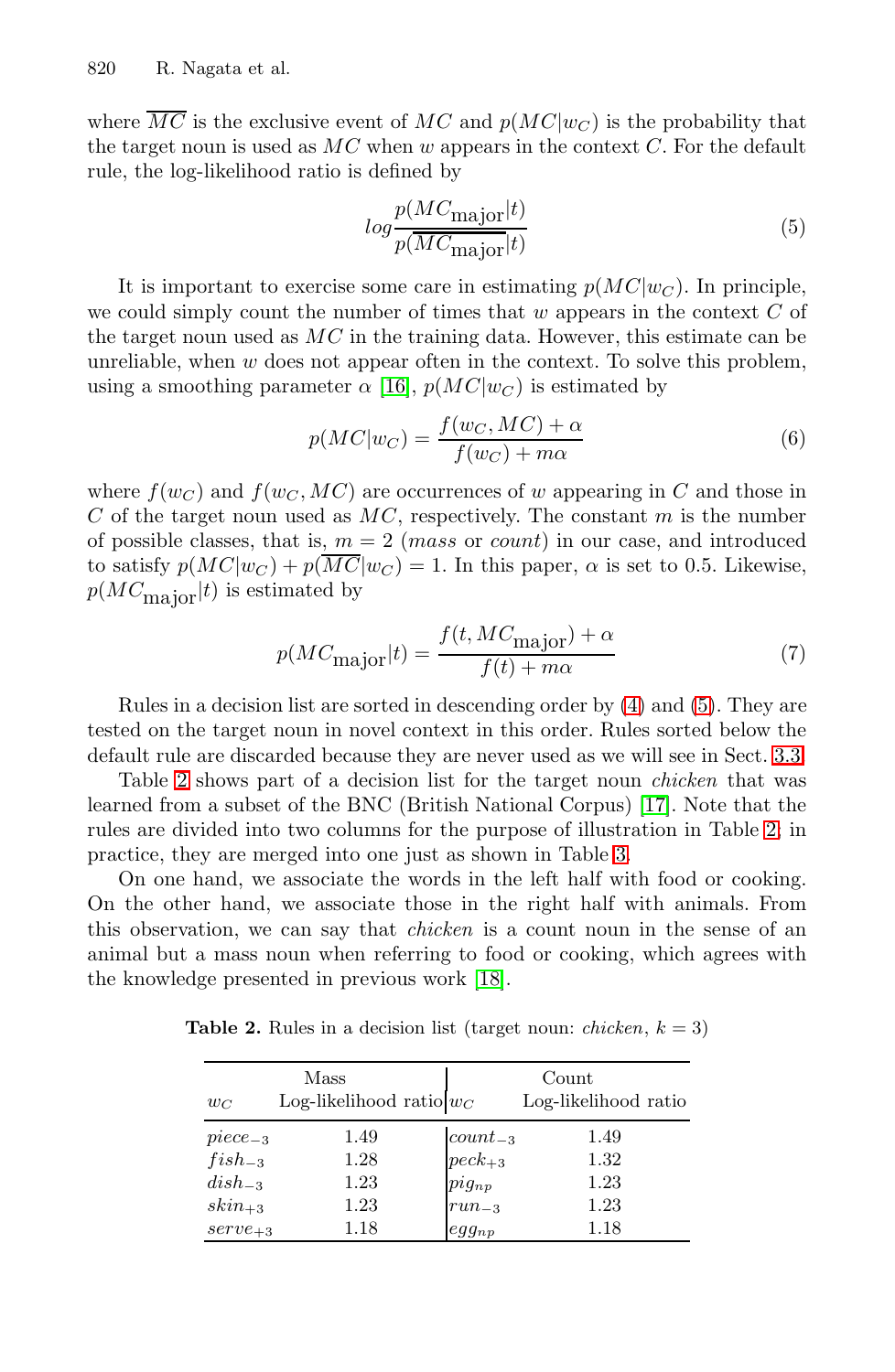| Rules                                                                  | Log-likelihood ratio |
|------------------------------------------------------------------------|----------------------|
| $piece_{-3} \rightarrow mass, count_{-3} \rightarrow count$            | 1.49                 |
| $peck_{+3} \rightarrow count$                                          | 1.32                 |
| $fish_{-3} \rightarrow mass$                                           | 1.28                 |
| $dish_{-3} \rightarrow mass, \, piq_{np} \rightarrow count, \, \cdots$ | 1.23                 |
|                                                                        | ٠                    |

<span id="page-6-2"></span>**Table 3.** An example of a decision list (target noun: *chicken*,  $k = 3$ )

#### <span id="page-6-1"></span>**3.3 Distinguishing the Target Noun in Novel Context**

To distinguish the target noun in novel context, each rule in the decision list is tested on it in the sorted order until the first applicable one is found. It is distinguished by the first applicable one. If two or more applicable rules (e.g., "piece<sub>-3</sub> → mass" and "count<sub>-3</sub> → count" in Table [3\)](#page-6-2) are found, it is distinguished by the major decisions of the two or more applicable rules. For example, suppose there are three applicable rules and two of them are for mass nouns (one of them is for count nouns). In this case, the target noun is distinguished as mass. Ties are broken by rules sorted below the ties. If ties include the default rule, it is distinguished by the default rule.

The following is an example of distinguishing the target noun chicken. Suppose that the decision list shown in Table [3](#page-6-2) and the following sentence are given:

Example 7. I ate a piece of *chicken* with salad.

It turns out that the first rule " $piece_3 \rightarrow mass$ " in Table [3](#page-6-2) is applicable to the instance. Thus, it is distinguished as a mass noun.

It should be noted that rules sorted below the default rule are never used because the default rule is always applicable to the target noun. This is the reason why rules sorted below the default rule are discarded as mentioned in Sect. [3.2.](#page-3-0)

## <span id="page-6-0"></span>**4 Heuristic Rules for Detecting Article Errors**

So far, a method for distinguishing mass and count nouns has been described. This section describes heuristic rules for detecting article errors based on the mass count distinction given by the method.

Article errors are detected by the following three steps. Rules in each step are examined on each target noun in the target text.

In the first step, any mass noun in plural form is detected as an article error. If an article error is detected in the first step, the rest of the steps are not applied.

In the second step, article errors are detected by the rules described in Ta-ble [4.](#page-7-1) The symbol " $\star$ " in Table [4](#page-7-1) denotes that the combination of the corresponding row and column is erroneous. For example, the third row denotes that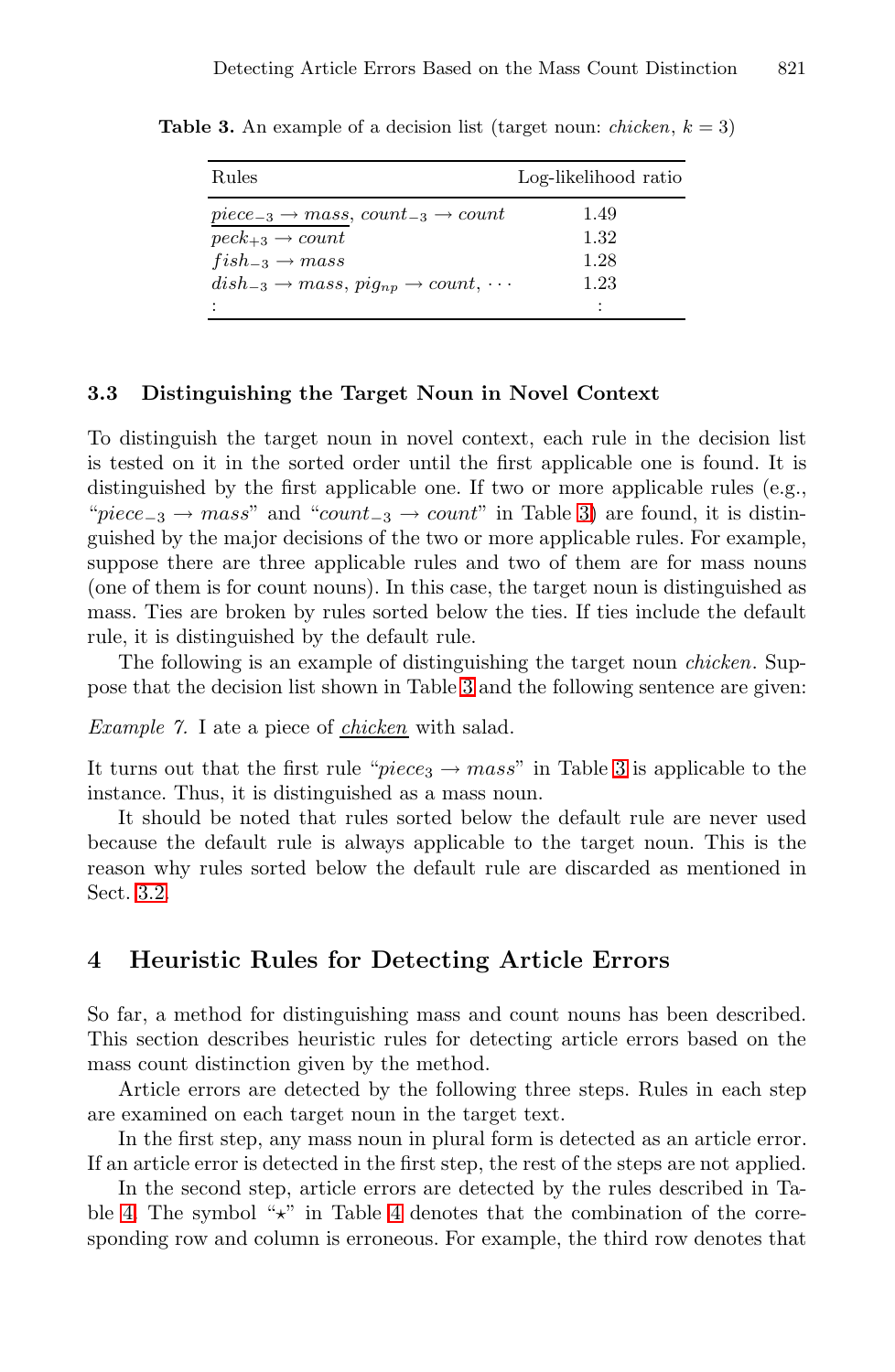| Pattern                                                  | Count      |            | Mass<br>Singular Plural Singular Plural |          |
|----------------------------------------------------------|------------|------------|-----------------------------------------|----------|
| $\{\text{another}, \text{each}, \text{one}\}$            |            | $\star$    | $^\star$                                | $^\star$ |
| $\{a \text{ lot of, all, enough, lots of, sufficient}\}$ | $^\star$   |            |                                         | $^\star$ |
| ${much}$                                                 | $^{\star}$ | $^{\star}$ |                                         |          |
| $\{$ kind of, sort of, that, this $\}$                   |            | $^{\star}$ |                                         | $^\star$ |
| {few, many, these, those}                                | $^\star$   |            | $\star$                                 | $^\star$ |
| {countless, numerous, several, various}                  | $^\star$   |            | $\star$                                 | $^\star$ |
| cardinal number except one                               | $\star$    |            | $\star$                                 | $^\star$ |
| $\{any, some, no, 's\ genitives\}$                       |            |            |                                         | $^\star$ |
| $\{interrogative\ adjectives,\ possessive\ adjectives\}$ |            |            |                                         |          |

<span id="page-7-1"></span>**Table 4.** Detection rules used in the second step

<span id="page-7-2"></span>**Table 5.** Detection rules used in the third step

|              | Singular Plural<br>a the $\,\phi$ $\,$ a the $\phi$ |  |  |
|--------------|-----------------------------------------------------|--|--|
| Mass $\star$ |                                                     |  |  |
| $Count -$    |                                                     |  |  |

plural count nouns, singular mass nouns, and plural mass nouns that are modified by another, each, or one are erroneous. The symbol "—" denotes that no error can be detected by the table. If one of the rules in Table [4](#page-7-1) is applied to the target noun, the third step is not applied.

In the third step, article errors are detected by the rules described in Table [5.](#page-7-2) The symbols "a", "the", and " $\phi$ " in Table [5](#page-7-2) denote the indefinite article, the definite article, and no article, respectively. The symbols " $\star$ " and "-" are the same as in Table [4.](#page-7-1) For example, " $\star$ " in the third row and second column denotes that the singular mass nouns modified by the indefinite article is erroneous.

In addition to the three steps, article errors are detected by exceptional rules. The indefinite article that modifies other than the head noun is judged to be erroneous (e.g., \*an expensive). Likewise, the definite article that modifies other than the head noun and adjectives is judged to be erroneous (e.g., \*the them).

# <span id="page-7-0"></span>**5 Experiments**

#### **5.1 Experimental Conditions**

A subset of essays<sup>[5](#page-7-3)</sup> written by Japanese learners of English were used as the target texts in the experiments. The subset contained 30 essays (1747 words). A native speaker of English who was a professional rewriter of English recognized 62 article errors in the subset.

<span id="page-7-3"></span><sup>5</sup> http://www.lb.u-tokai.ac.jp/lcorpus/index-j.html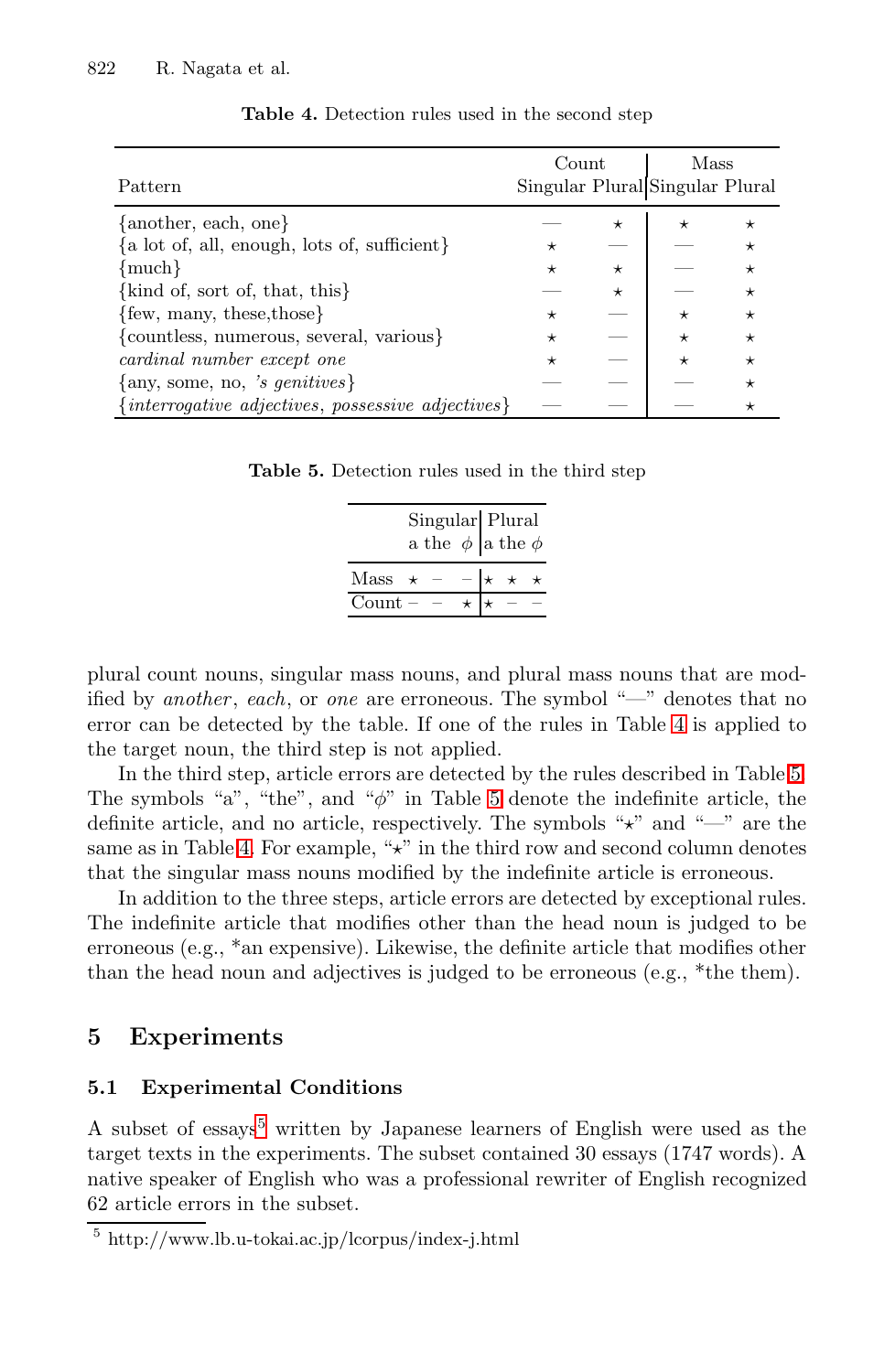The British National Corpus (BNC) [\[17\]](#page-11-12) was used to learn decision lists. Spoken data were excluded from the corpus. Also, sentences the OAK system<sup>[6](#page-8-0)</sup>, which was used to extract NPs from the corpus, failed to analyze were excluded. After these operations, the size of the corpus approximately amounted to 80 million words (the size of the original BNC is approximately 100 million words). Hereafter, unless otherwise specified, the corpus will be referred to as the BNC.

Performance of the proposed method was evaluated by accuracy, recall, and precision. Accuracy is defined by

No. of mass and count nouns distinguished correctly  
No. of distinguished target nouns\n
$$
(8)
$$

Namely, accuracy measures how accurately the proposed method distinguishes mass and count nouns. Recall is defined by

No. of article errors detected correctly  
No. of article errors in the target essays. 
$$
(9)
$$

Recall measures how well the proposed method detects all the article errors in the target essays. Precision is defined by

No. of article errors detected correctly  
No. of detected article errors 
$$
\tag{10}
$$

Precision measures how well the proposed method detects only the article errors in the target essays.

#### **5.2 Experimental Procedures**

First, decision lists for each target noun in the target essays were learned from the BNC. To extract noun phrases and their head nouns, the OAK system was used<sup>[7](#page-8-1)</sup>. An optimal value for k (window size of context) was estimated as follows. For  $23$  nouns<sup>[8](#page-8-2)</sup> shown in  $[12]$  as examples of nouns used as both mass and count nouns, accuracy was calculated using the BNC and ten-fold cross validation. As a result of setting  $k = 3, 10, 50$ , it turned out that  $k = 3$  maximized the average accuracy. Following this result,  $k = 3$  was selected in the experiments.

Second, the target nouns were distinguished whether they were mass or count by the proposed method, and then article errors were detected by the mass

<span id="page-8-0"></span> $^6$  OAK System Homepage: http://nlp.cs.nyu.edu/oak/  $\,$ 

<span id="page-8-1"></span><sup>7</sup> We evaluated how accurately training data can be generated by the tagging rules using the OAK system. It turned out that the accuracy was 0.997 against 2903 instances of 23 nouns shown in [\[12\]](#page-11-7) which were randomly selected from the BNC; 1694 of those were tagged with mass or count by the tagging rules and 1689 were tagged correctly. The five errors were due to the OAK system.

<span id="page-8-2"></span> $8$  In [\[12\]](#page-11-7), 25 nouns are shown. Of those, two nouns (hate and spelling) were excluded because they only appeared 12.1 and 15.6 times on average in the ten-fold cross validation, respectively.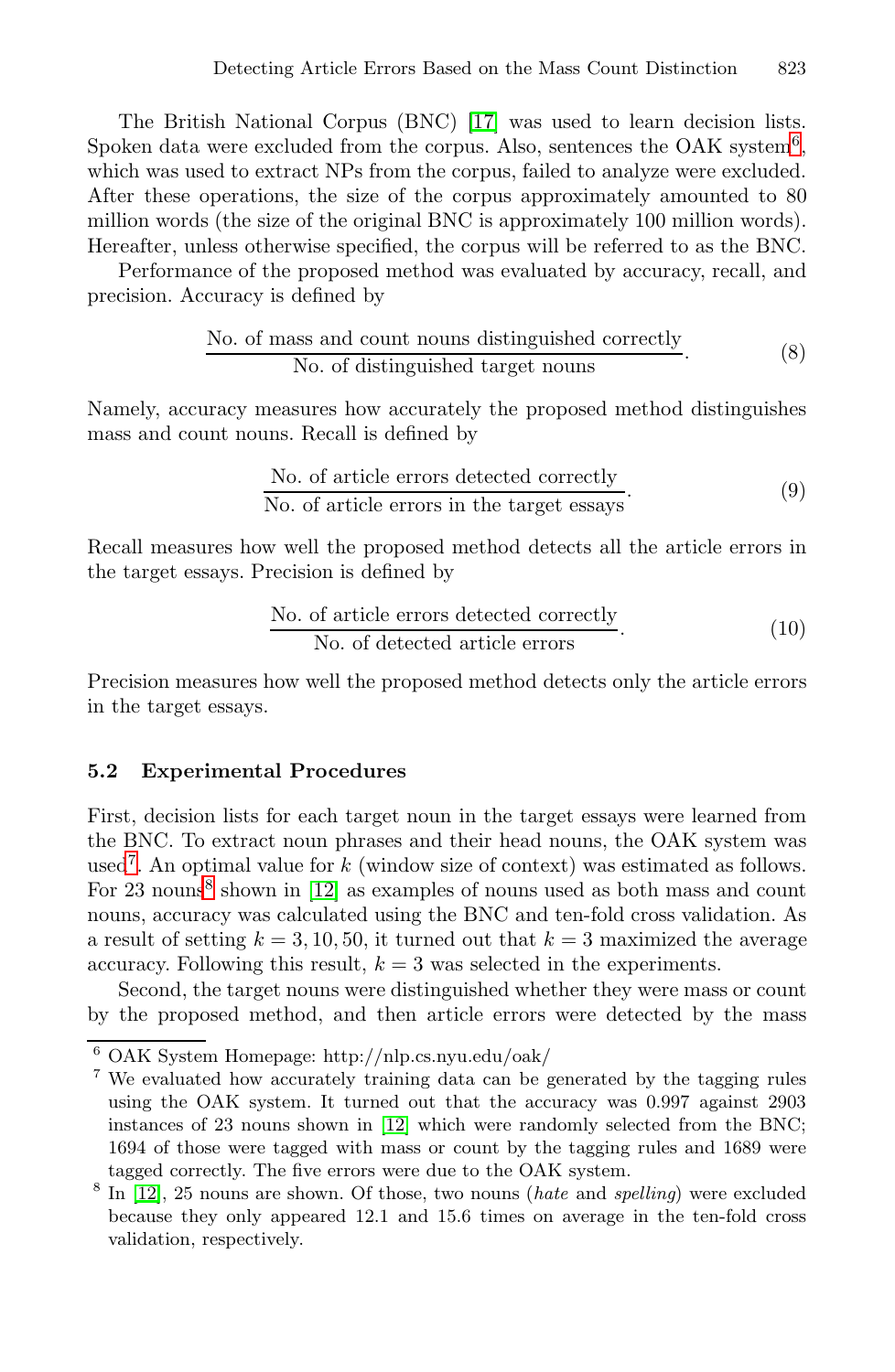count distinction and the heuristic rules described in Sect. [4.](#page-6-0) As a preprocessing, spelling errors in the target essays were corrected using a spell checker.

Finally, the results of the detection were compared to those done by the native-speaker of English. From the comparison, accuracy, recall, and precision were calculated.

Comparison of performance of the proposed method to that of other methods is difficult because there is no generally accepted test set or performance baseline [\[19\]](#page-11-14). Given this limitation, we compared performance of the proposed method to that of Grammarian<sup>[9](#page-9-0)</sup>, a commercial grammar checker. We also compared it to that of a method that used only the default rules in the decision lists. We tested them on the same target essays to measure their performances.

#### **5.3 Experimental Results and Discussion**

In the experiments, the proposed method distinguished mass and count nouns in the target essays with accuracy of 0.93. This means that the proposed method is effective to distinguishing mass and count nouns in the writing of Japanese learners of English. From this result, we can say that the proposed method can complement the conventional heuristic rules for detecting grammatical errors.

Because of the high accuracy of the proposed method, it detected more than half of the article errors in the target essays (Table [6\)](#page-9-1). Of the undetected article errors (22 out of 62), only four were due to the misclassification of mass and count nouns by the proposed method. The rest were article errors that were not detected even if the mass count distinction was given. For example, extra definite articles such as "I like \*the gardening." cannot be detected even if whether the noun "gardening" is a mass noun or a count noun is given. Therefore, it is necessary to exploit other sources of information than the mass count distinction to detect these kinds of article error. For instance, exploiting the relation between sentences could be used to detect these kinds of article error.

The proposed method outperformed the method using only the default rules in both recall and precision. This means that words surrounding the target nouns are good indicators of the mass count distinction. For example, the proposed method correctly distinguished the target noun place in the phrase beautiful place as a count noun by "beautiful<sub>np</sub>  $\rightarrow$  count" and detected an article error from it whereas the method using only the default rules did not.

<span id="page-9-1"></span>

| Method                   | Recall       | Precision    |
|--------------------------|--------------|--------------|
| Proposed<br>Default only | 0.65<br>0.60 | 0.70<br>0.69 |
| Grammarian               | 0.13         | 1.00         |

**Table 6.** Experimental results

<span id="page-9-0"></span><sup>9</sup> Grammarian Pro X ver. 1.5: http://www.mercury-soft.com/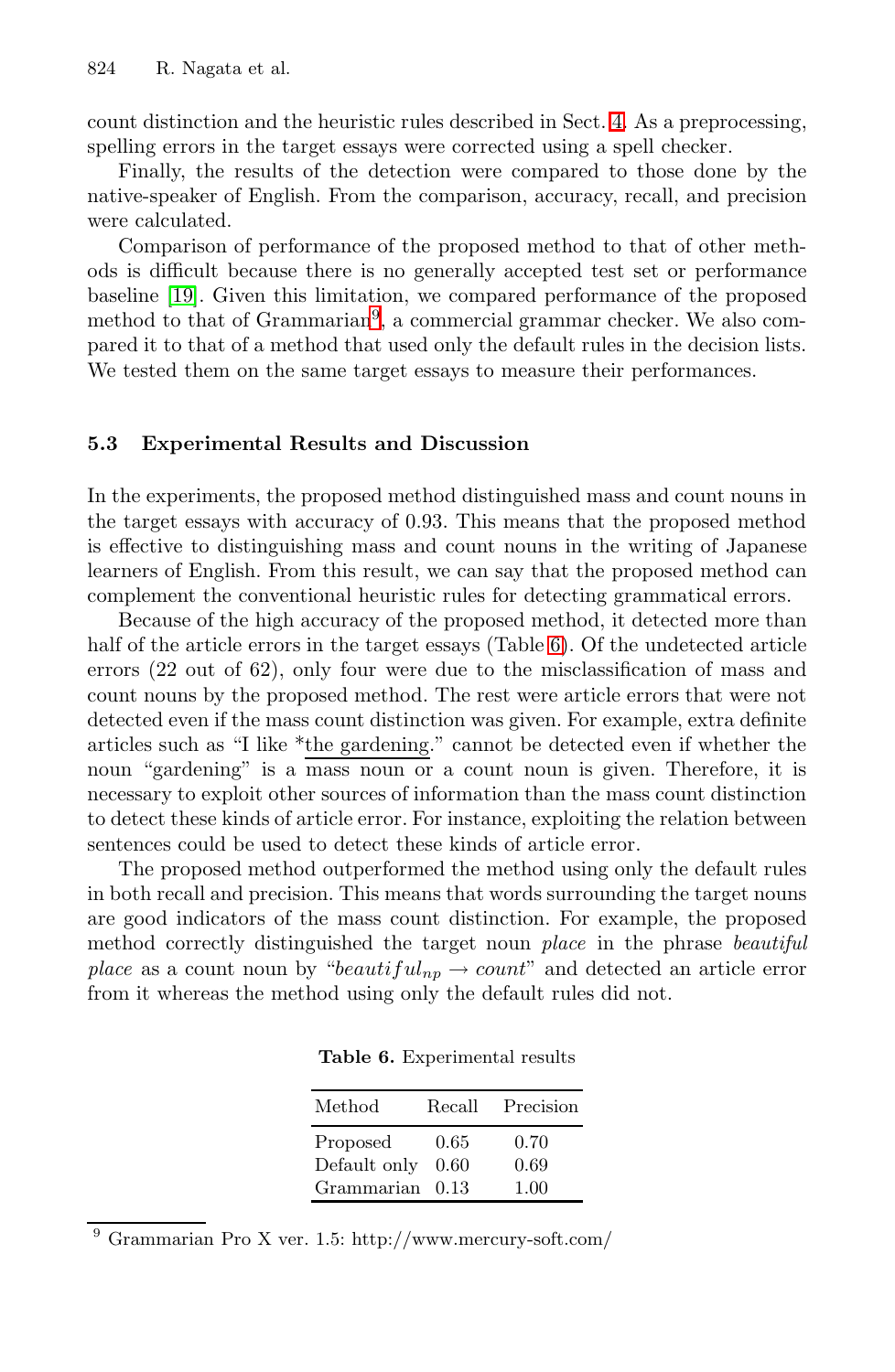In precision, the proposed method was outperformed by Grammarian; since Grammarian is a commercial grammar checker, it seems to be precision-oriented. The proposed method made 17 false-positives. Of the 17 false-positives, 13 were due to the misclassification of mass and count nouns by the proposed method. Especially, the proposed method often made false-positives in idiomatic phrases (e.g., by plane). This result implies that some methods for handling idiomatic phrases may improve the performance. Four were due to the chunker used to analyze the target essays. Since the chunker is designed for analyzing texts that contain no errors, it is possible that a chunker designed for analyzing texts written by Japanese learners of English reduces this kind of false-positive.

### **6 Conclusions**

This paper has proposed a method for distinguishing mass and count nouns to complement the conventional heuristic rules for detecting grammatical errors. The experiments have shown that the proposed method distinguishes mass and count nouns with a high accuracy (0.93) and that the recall and precision are 0.65 and 0.70, respectively. From the results, it follows that the proposed method can complement the conventional heuristic rules for detecting grammatical errors in the writing of Japanese learners of English.

The experiments have also shown that approximately 35% of article errors in the target essays are not detected by the mass count distinction. For future work, we will study methods for detecting the undetected article errors.

## **Acknowledgments**

The authors would like to thank Sekine Satoshi who has developed the OAK System. The authors also would like to thank three anonymous reviewers for their advice on this paper.

## <span id="page-10-4"></span><span id="page-10-0"></span>**References**

- 1. Kawai, A., Sugihara, K., Sugie, N.: ASPEC-I: An error detection system for English composition. IPSJ Journal (in Japanese) **25** (1984) 1072–1079
- <span id="page-10-1"></span>2. McCoy, K., Pennington, C., Suri, L.: English error correction: A syntactic user model based on principled "mal-rule" scoring. In: Proc. 5th International Conference on User Modeling. (1996) 69–66
- <span id="page-10-2"></span>3. Schneider, D., McCoy, K.: Recognizing syntactic errors in the writing of second language learners. In: Proc. 17th International Conference on Computational Linguistics. (1998) 1198–1204
- <span id="page-10-3"></span>4. Pelletier, F., Schubert, L.: Two theories for computing the logical form of mass expressions. In: Proc.10th International Conference on Computational Linguistics. (1984) 108–111